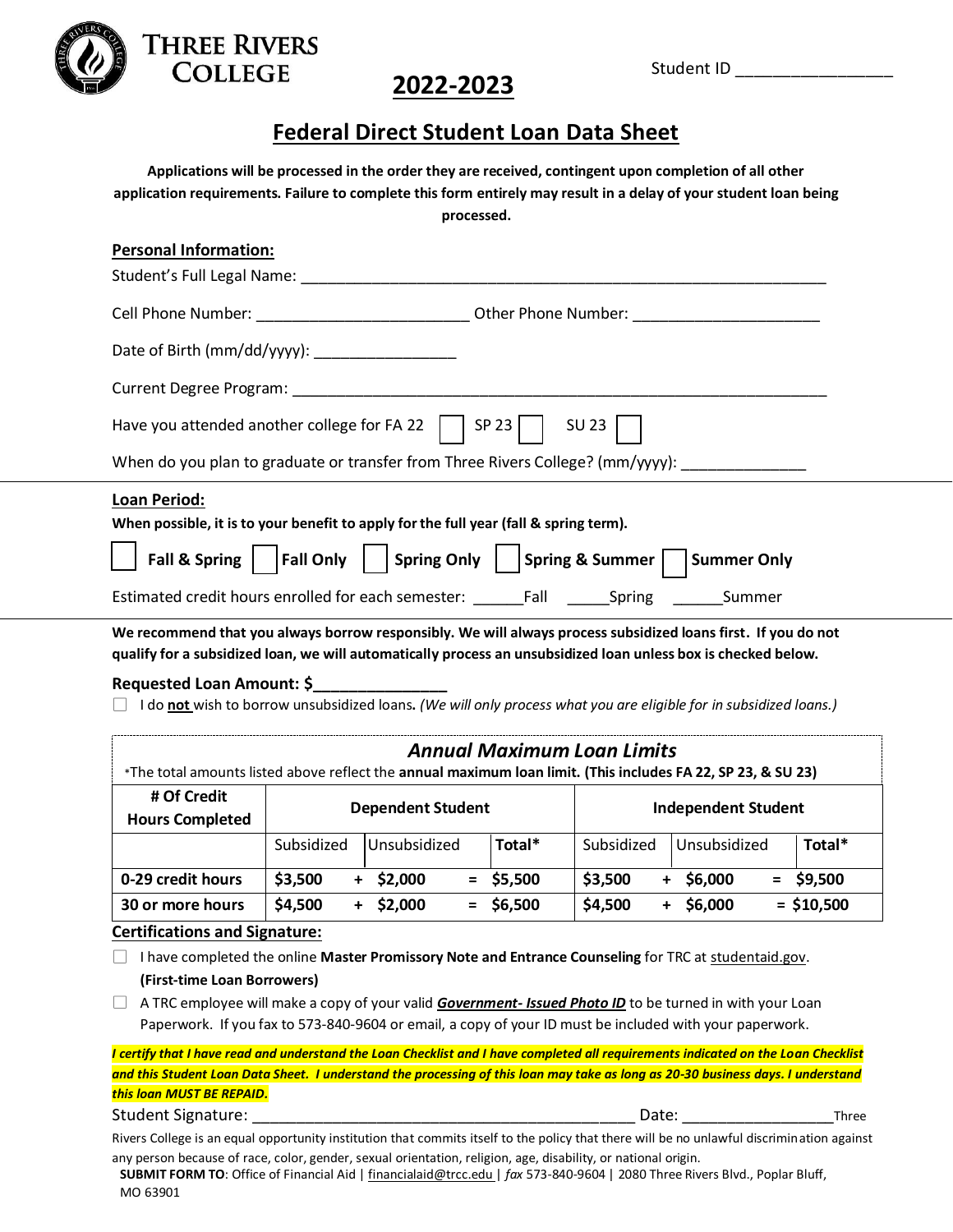Student ID \_\_\_\_\_\_\_\_\_\_\_\_\_\_\_\_\_

# **STUDENT LOAN CHECKLIST**

- Complete the 2022-2023 Free Application for Federal Student Aid (FAFSA) at [www.studentaid.gov.](http://www.studentaid.gov/) This application will be used for the Fall 2022, Spring 2023, and Summer 2023 terms.
- Complete your Financial Aid file (this includes verification forms, high school transcripts, college transcripts, etc.) **\*Loan will not be processed until file is complete.**

**THREE RIVERS COLLEGE** 

- \_\_\_\_\_\_\_ Complete and sign the **Loan Agreement for Subsidized/Unsubsidized (MPN)** at [www.studentaid.gov.](http://www.studentaid.gov/) This is the actual legal document you must sign that is a contract stating that you will repay your student loan. **(First-time Loan Borrowers)**
- \_\_\_\_\_\_\_ Ensure the **Undergraduate Entrance Counseling** at [www.studentaid.gov](http://www.studentaid.gov/) is completed for Three Rivers College. First-time loan borrowers must complete this requirement before your loan will be processed. This provides you with comprehensive information on your loan, repayment options, and your rights and responsibilities as a borrower. **(First-time Loan Borrowers)**

Provide the Office of Financial Aid with a copy of your valid Government Issued Photo ID.

If you have borrowed through the Federal Direct Loan Program for the 2022-2023 academic year, your award notification, and the Direct Loan Disclosure Statement (emailed or mailed to you from the U.S. Department of Education) will serve as notice of the amount, anticipated disbursement date, and type of loan borrowed.

A TRC employee will make a copy of your valid *Government Issued Photo ID* to be turned in with your Loan Paperwork. If you fax or email, a copy of your ID must be included with your paperwork. *Fax # 573-840-9604*